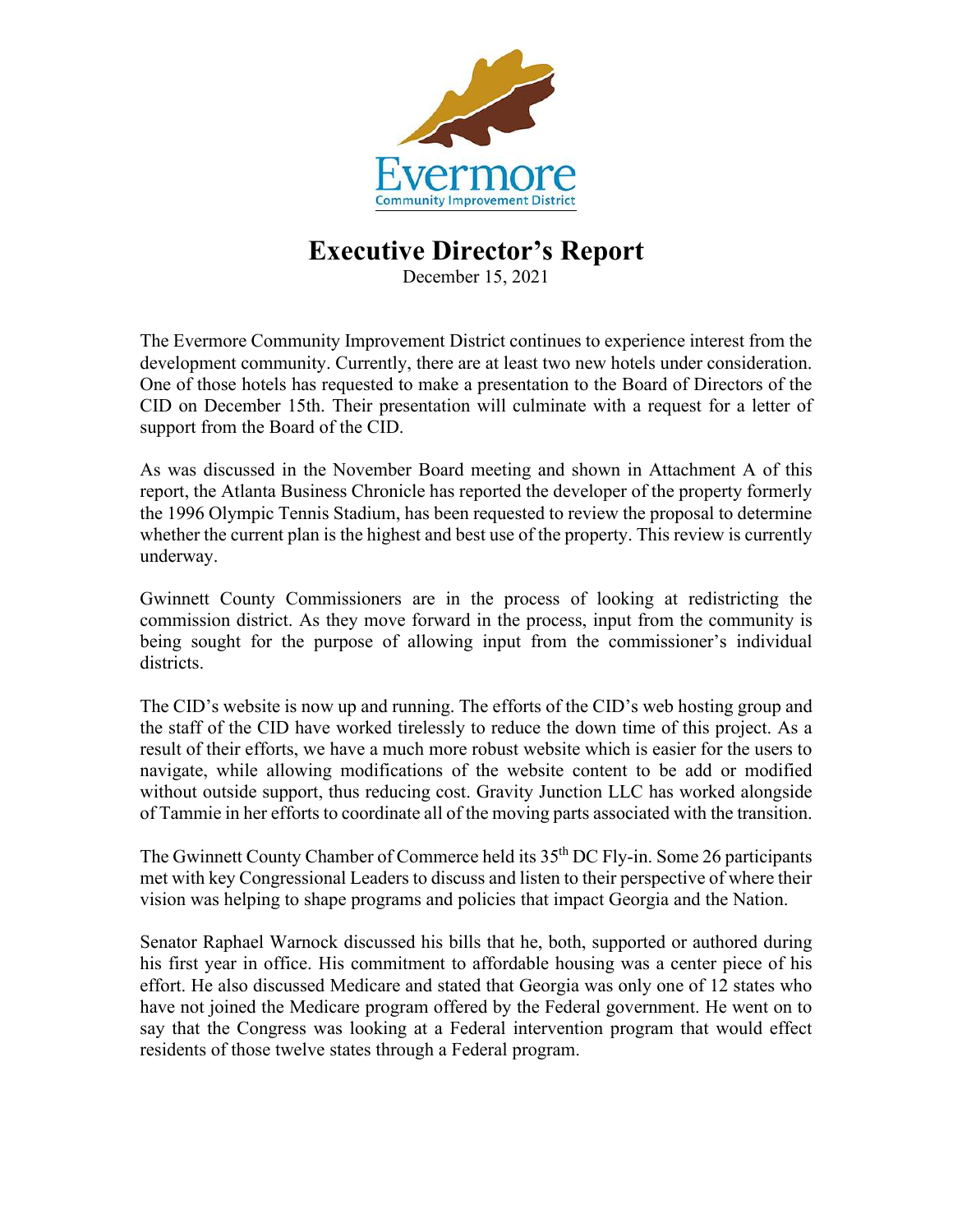Executive Director's Report Page 2 December 15, 2021

Congresswoman Carolyn Bourdeaux spoke about similar efforts, but more specifically about efforts to work with Gwinnett County on a variety of projects and programs. She spoke about transit and affordable housing. She also brought up the Medicare issue in Georgia.

Senator Jon Ossoff was the person who provided the most detailed information about the plans about how to bring about change in programmatic funding and directing the funds toward project that would impact the poor and working poor. Housing and Medicare for all was a major issue he was focused on. Additionally, he would like to seek a rail line from Savannah through Macon and on to Atlanta. He also saw a need for rail service between Atlanta and Charlotte. He actually discussed a fast train between the respective cities.

Congressman Jody Hice was unable to meet with the participants. Similarly, Congressman Hank Johnson was unavailable, but did drop by the dinner meeting to shake hands and to speak individually with all participants.

It was obvious that our Congressional representatives had an agreed upon agenda. Each participant, who spoke, spoke generally with the same message. There were only limited comments, if any, about how best to pay for the new programs and policy changes.

Some of the most interesting discussions took place between Gwinnett representatives on the trip. Commissions Ben Ku, Marlene Fosque and Jasper Watkins were on the trip, as were Gwinnett County Director's Lewis Cooksey and Tyler Richards. Having an opportunity to speak to each of these representatives of the county was most beneficial.

The updated Property Tax Collection Report as of 10/31/2021 is shown below. Lois has addressed all of the updates.

The 2020 property tax collection (first chart) continue to exceed the 2019 property taxes received during the same period by 1.35% for the first 56 weeks of collections and billings.

The 2021 property tax collection (second chart) is also exceeding the 2020 property taxes received during the same period by 50.1% for the first 11 weeks of collections and billings.

The 2020 property tax collection (first chart) continue to exceed the 2019 property taxes received during the same period by 1.29% for the first 61 weeks of collections and billings.

The 2021 property tax collection (second chart) is also exceeding the 2020 property taxes received during the same period by 9.93% for the first 16 weeks of collections and billings.

2020/2019 Compared to same length of time for Collections & Billings: 2019 Billed- Adj 12/31/20 997,852.00 2019 Collections-61Weeks 991,633.63 9/25/2020 2020 Billed -Adj 10/31/21 1,005,680.55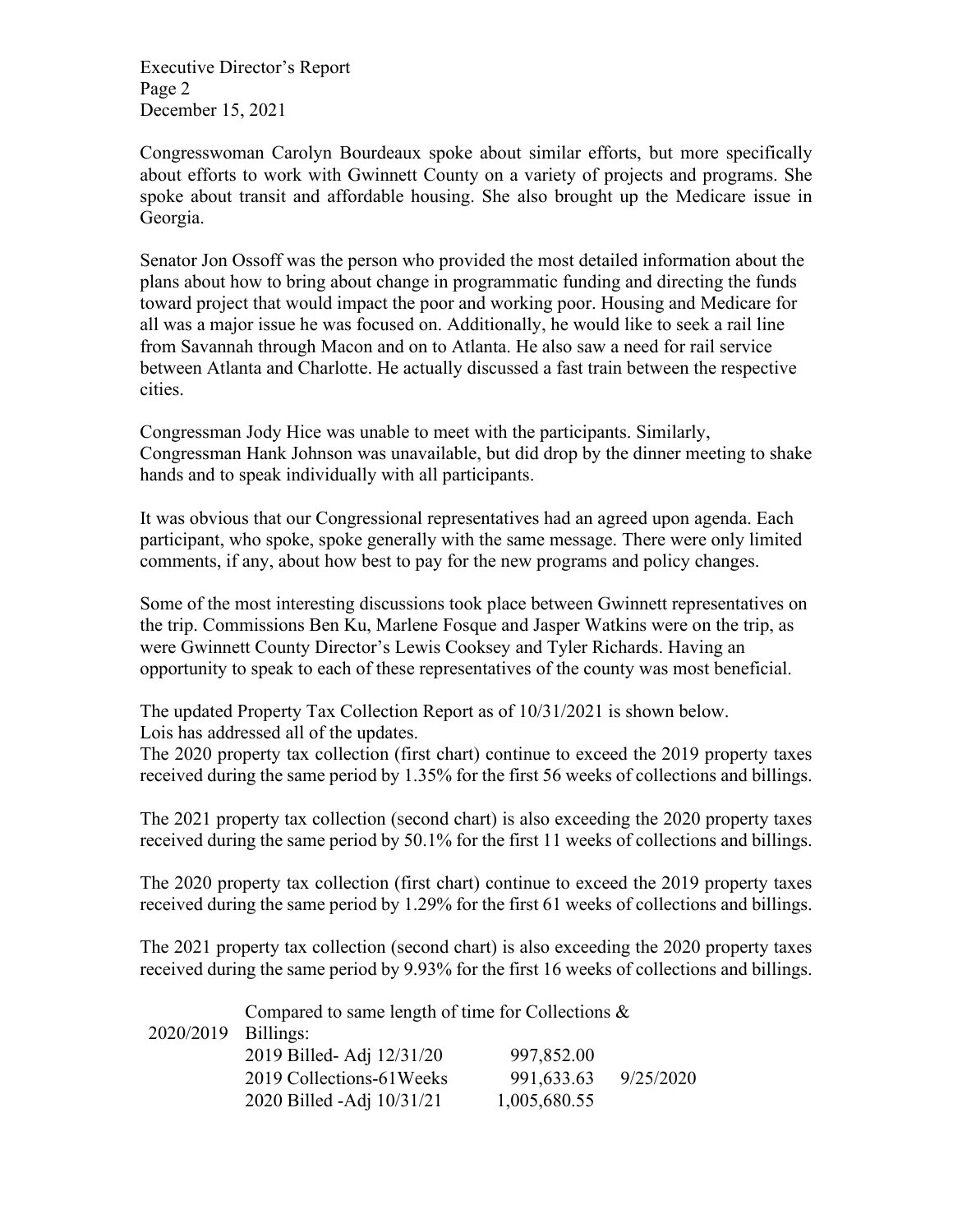Executive Director's Report Page 3 December 15, 2021

|           | 2020 Collections- 61 Weeks                                                                     | 1,004,441.70 11/30/2021                  |                                                                      |                                 |
|-----------|------------------------------------------------------------------------------------------------|------------------------------------------|----------------------------------------------------------------------|---------------------------------|
|           |                                                                                                | 12,808.07<br>1.29%                       | <b>Collection Difference</b><br>2020 has collected more than<br>2019 |                                 |
| 2021/2020 | Compared to same length of time for Collections $\&$<br>Billings:                              |                                          |                                                                      | <b>AR Balance</b><br>11/30/2021 |
|           | 2020 Billed - Orig.<br>9/15/2020<br>2020 Collections - 16 Weeks<br>2021 Billed - Adj. 10/31/21 | 987,752.80<br>916,966.83<br>1,059,462.45 | 1/8/2021                                                             | \$1,238.85                      |
|           | 2021 Collections-16 Weeks                                                                      | 1,007,995.49                             | 11/30/2021                                                           | \$51,466.96<br>(95%)            |

91,028.66 Collection Difference

2021 has collected more than

9.93% 2020

These are certainly impressive, given the issues of 2020. As a result of this information, and as we prepared the 2022 Budget, we believe we may be able to transfer at least \$550,000 to Capital Programs.

## **Collector Road Phase III Evermore North Blvd. (Hewatt-Parkwood-Britt):**

The project meetings continue. On December 9th, the final review as conducted on the project. Good progress was made, and the end is in sight. Reevaluation and certifications are well underway.

These efforts are reflected in the following comments:

- 1. Environment Certification has been received after the recent update
- 2. ROW Certification is expected on or before April 21, 2021
- 3. Utility Certification has been completed and forwarded to GDOT
- 4. The Environment Re-certification was received on November 23.

What is left:

- 5. Special Provision Approval by District 1 & GwDOT
- 6. Right-of-Way status as of **December 09, 2021**
	- *a.* Parcels closed: *1,6,8, 10, 11,13, 18, 21,22, 23, 25, 26, 30, 32, 34, 35/36,38, 39, 40, 41, 43*
	- *b.* Parcels 9 Finalizing Purchase/Sell Agreement
	- *c.* Parcel 14 In Friendly Condemnation
	- *d.* Parcel 20 Closing December 17, 2021
	- *e.* Parcel 24 Closing December 10, 2021
	- *f. Closing Pending: 12 & 15/17*